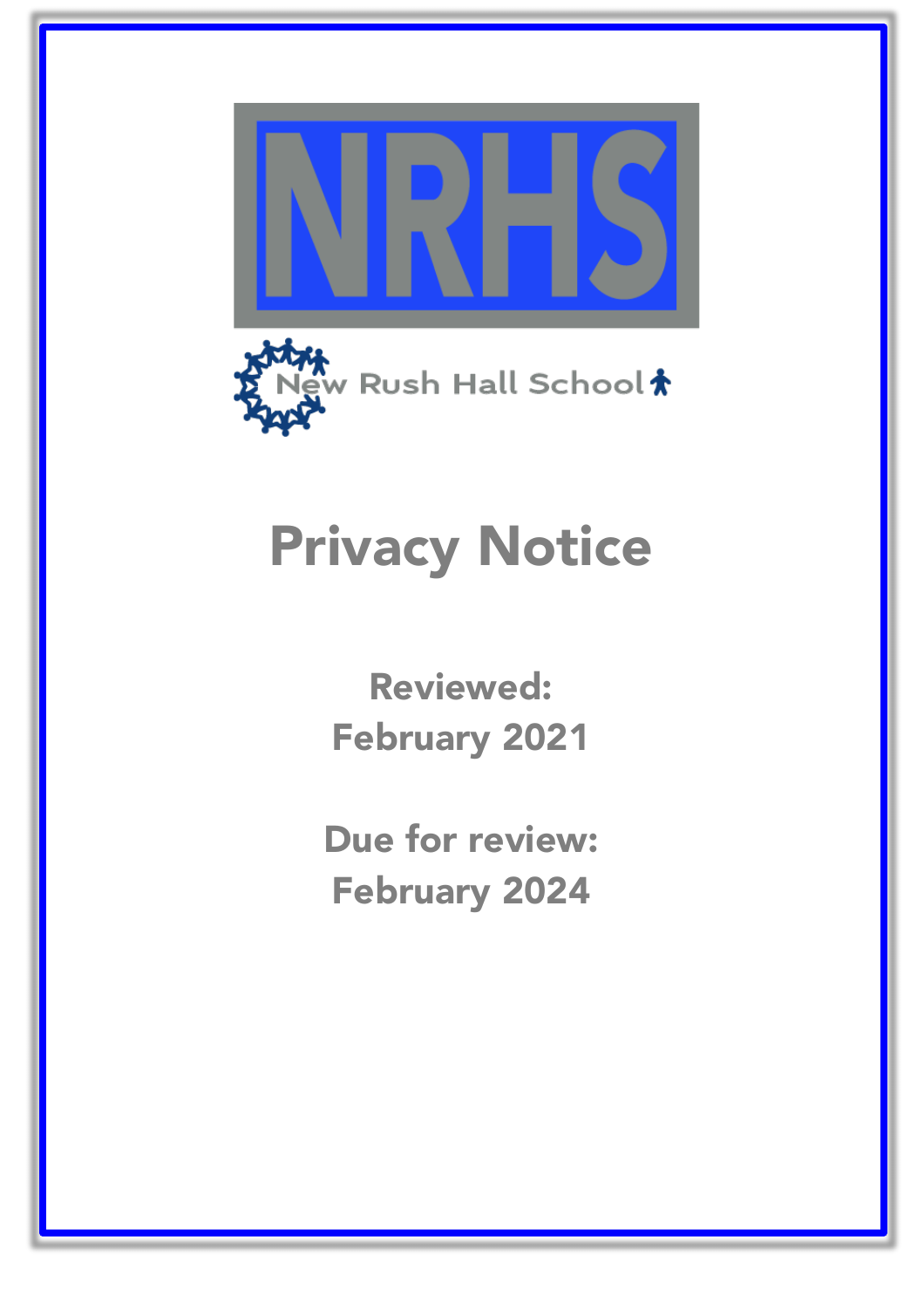## Privacy Notice for pupils, parents and carers

Although we have tried to make this Privacy Notice as straight forward as possible, some may find it difficult to understand. Please contact the school Data Protection Administrator, details at the end of this notice, for further help if needed.

This notice explains how we use information about you and what we do with it. We call this information about you 'personal data' or personal information'.

#### Who we are

We are New Rush Hall School (NRHS), Fencepiece Road, Ilford, G6 2LB.

## Collecting and storing pupil information

We process personal data relating to pupils, parents/carers, staff, Governors of our organisation. We will not give information about our pupils to anyone without consent unless the law allows us to do so.

## Storing pupil data

We will only keep your information for as long as we need it or for as long as the law requires us to. Most of the information we have about you will be in our pupil file. We usually keep these until your 25<sup>th</sup> birthday unless you move to a new school, in which case we send your file to your new school. We have a policy which explains how long we keep information, it is called the Records Retention Policy and if you would like to discuss this in greater detail please contact the Federation Business Manager, details at the end of this form.

Any personal data that we are required to keep about pupils is securely stored, with limited access for staff. It will not be accessed except in response to a query about our actions in the education of a particular pupil. No decisions will be made about you based on this data and you will not suffer any detriment or harm by having it stored in/on our secure systems.

We keep an overall summary of attainment and performance of pupils in our school, in order to monitor trends in teaching and learning. This data is anonymised and does not allow us to identify individual learners, once they have left our learning community.

#### We use the pupil data to:

- Support pupils and teachers in learning.
- Monitor and report on progress.
- Provide appropriate care and security.
- Assess the quality of our services.
- Comply with the law around statutory data sharing.
- Promote the school (via newsletters and the school website, with appropriate consent.

#### The categories of pupil information that we collect, hold and share include:

- Personal information (such as name, address, age, unique pupil number and photographs).
- Special Category data (such as ethnicity, nationality, country of birth, and medical information).
- Attendance and assessment information (such as sessions attended, number of absences & absence reasons, national curriculum assessment results, special education need and any exclusion information).

#### The lawful basis on which we use this information

All data we process is in accordance with the rules as laid down in statute, including the Data Protection Act 2018, the Education Act 1996, the Education and Skills Act 2008 and the Apprenticeship, Skills, Children and Learning Act 2009 and Children Act 2014.

We use personal data about pupils and parents/carers to ensure that we fulfil our legal obligation to offer educational opportunities to our pupils, and are able to look after the needs and requirements of everyone in our learning community. We use personal data about our staff to ensure that we can support them in offering teaching and learning and in their personal development.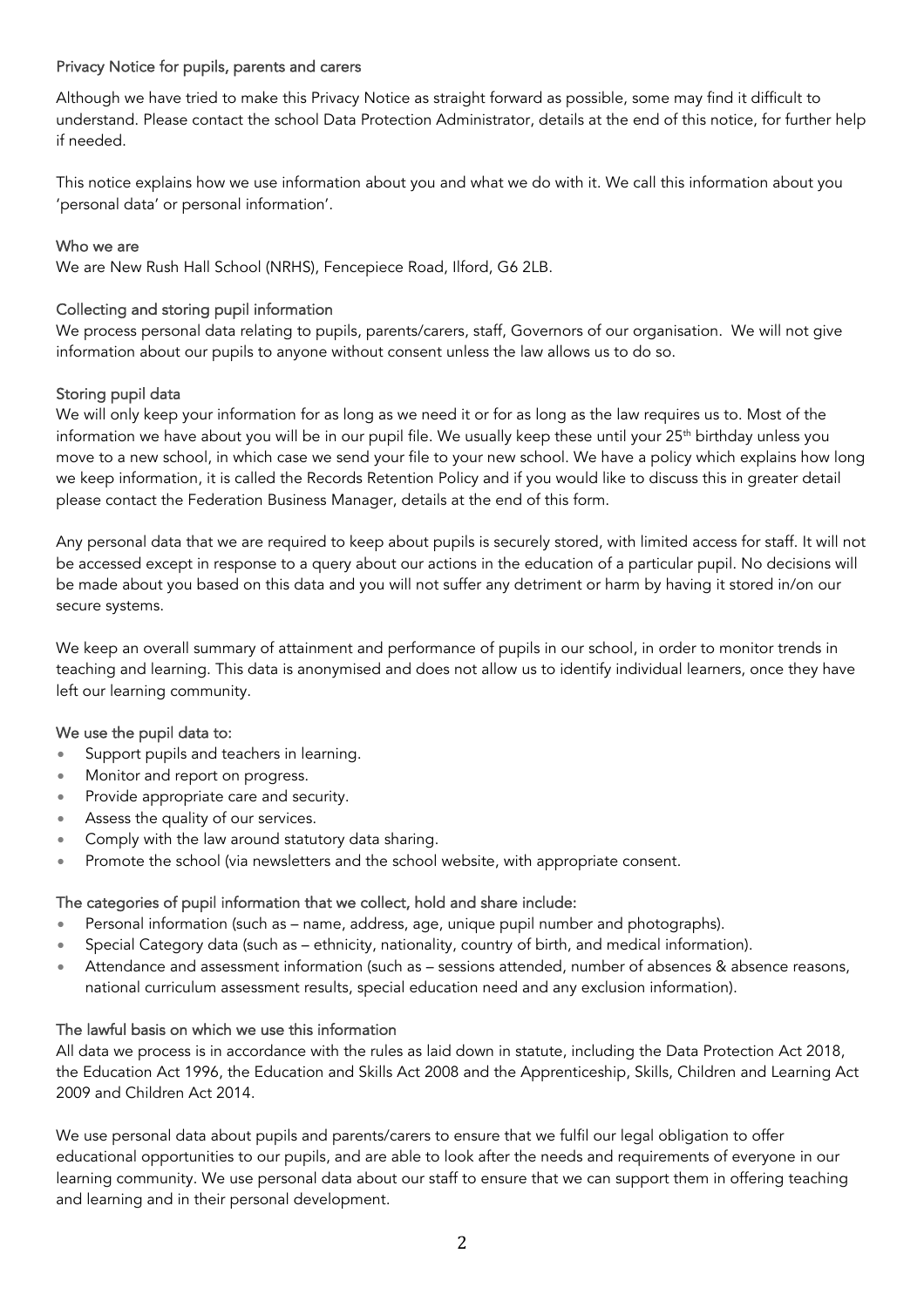Where we rely on consent to process personal data about individuals in our school, we ensure that we obtain that consent freely and in a positive manner. Anyone whose personal data is processed on the basis of consent can withdraw that consent easily and quickly. See "Requesting access to personal data & individual rights" listed later in this notice".

Please note that the main reasons for our processing of personal information is due to

- 1. We need to, to comply with the law.
- 2. We need to, to carry out a task in the public interest.
- 3. We need to, protect someone's interests.
- 4. To communicate with you/parents/carers.

## Who will see your personal data

We will only share your information with people who have a legal or operational reason to see it. For pupils, this could include anyone directly involved in planning, providing or supporting educational opportunities. For parents/carers, this could include anyone who needs to be involved in conversations about your child's progress at our school.

All staff personnel files are held securely by the Federation Business Manager, and are only available to the Senior Leadership Team.

Personal data about Governors is held by the Clerk to the Governors. It is only available to the Clerk and those involved in the administration to Governors, and is kept in order to ensure that NRHS school, complies with our legal obligations regarding Governance.

It is necessary in some circumstances, sometimes by the law, that personal information is processed, or used, by a third party to the school. These third parties are:

| <b>Supplier Name</b>                       | Personal or Personal Sensitive |
|--------------------------------------------|--------------------------------|
| Arbor MIS                                  | <b>PS</b>                      |
| <b>Bluesky Education</b>                   | P                              |
| <b>CPOMs</b>                               | <b>PS</b>                      |
| DfE                                        | <b>PS</b>                      |
| Egress                                     |                                |
| Osborne Technologies - Entry Sign          | P                              |
| LGFL                                       | PS                             |
| London Borough of Redbridge                | <b>PS</b>                      |
| Mayflower Online Disclosures (DBS Checks)  | PS                             |
| Medigold Health                            | PS                             |
| <b>NELFT</b>                               | PS                             |
| <b>NHS</b>                                 | PS                             |
| Public Health England                      | PS                             |
| Purple Mash (2 Simple Ltd)                 | P                              |
| Orbis Payroll and HR Services              | PS                             |
| Sandgate Systems (Every)                   | P                              |
| School Vaccination part of Vaccination UK  | PS                             |
| Schools Advisory Service (Staff Insurance) | <b>PS</b>                      |
| Wonde                                      | P                              |

## Photographs and biometric data

Our school operates a system of permission for use of photographs inside and outside of the school building, on publicity materials and on the school website.

At present, we do not use biometric data at NRHS.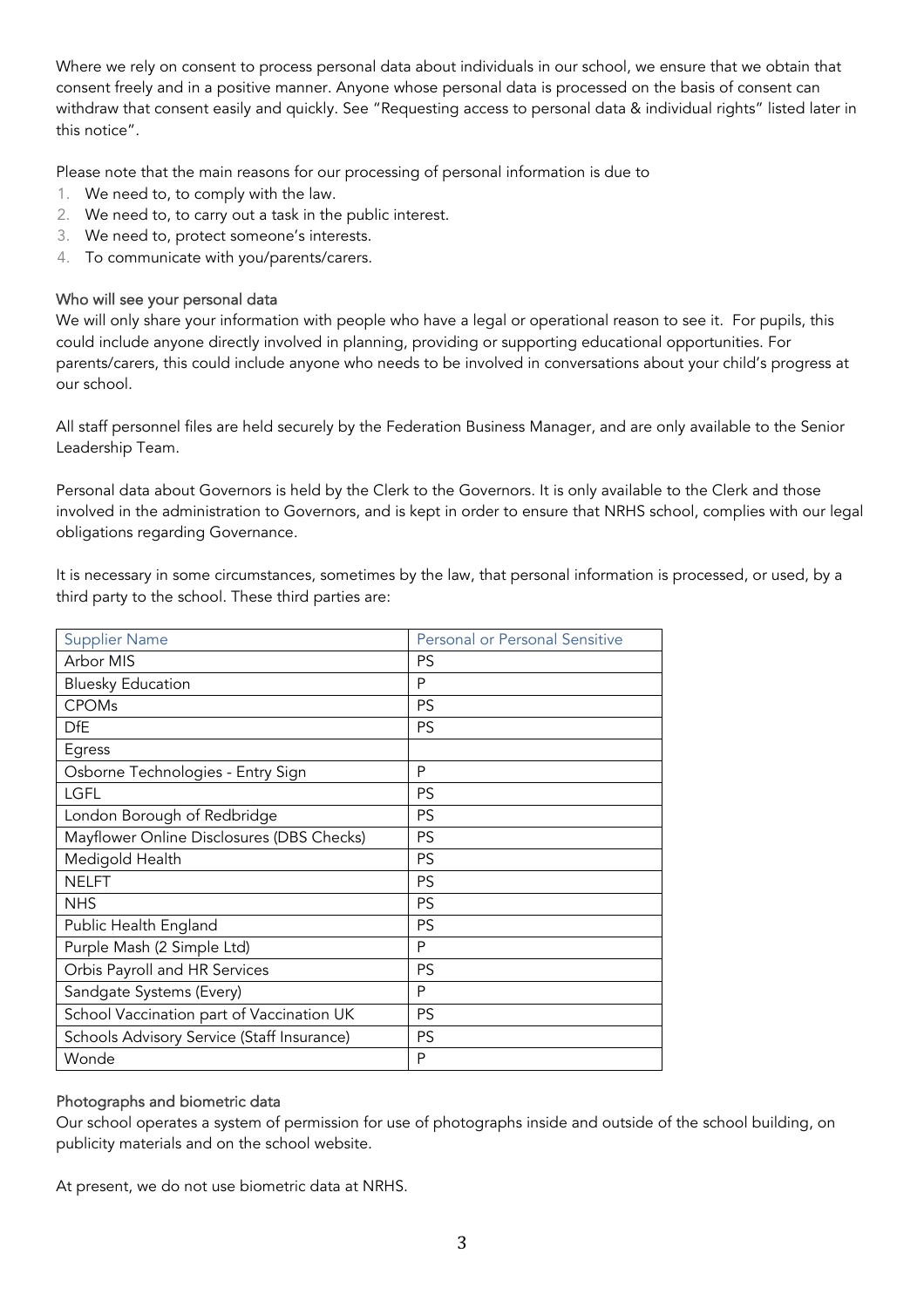## Data collection requirements

To find out more about the data collection requirements placed on us by the Department for Education (for example; via the school census) please see the following web link: - https://www.gov.uk/education/data-collection-andcensuses-for-schools.

## The National Pupil Database (NPD)

The NPD is owned and managed by the Department for Education (DfE) and contains information about pupils in schools in England. It provides invaluable evidence on educational performance to inform independent research, as well as studies commissioned by the Department. It is held in electronic format for statistical purposes. This information is securely collected from a range of sources including schools, local authorities and awarding bodies. We are required to pass information about our pupils to the DfE under Regulation 5 and Schedule 1 of The Education (Information About Individual Pupils) (England) Regulations 2013 as part of statutory data collections such as the school census and early years' census. Some of this information is then stored in the NPD.

This information will, in turn, then be made available for use by the Local Authority who, under strict information sharing protocols and policies, may also be required to share this information with other public sector partners such as other Local Authorities or local Children Centre.

To find out more about the National Pupil Database please see the following web link: -

http://www.gov.uk/government/publications/national-pupil-database-user-guide-and-supporting-information The DfE may share information about our pupils from the National Pupil Database with third parties who promote the education or well-being of children in England by: -

- Conducting research or analysis.
- Producing statistics.
- Providing information, advice or guidance.

The Department has robust processes in place to ensure the confidentiality of data is maintained and there are stringent controls in place regarding access and use of the data. Decisions on whether DfE releases data to third parties are subject to a strict approval process and based on a detailed assessment of:

- Who is requesting the data.
- The purpose for which it is required.
- The level and sensitivity of data requested.
- The arrangements in place to store and handle the data.

To be granted access to pupil information, organisations must comply with strict terms and conditions covering the confidentiality and handling of the data, security arrangements and retention and use of the data. For more information about the department's data sharing process, please visit: https://www.gov.uk/data-protection-how-we-collect-and-share-research-data

For information about which organisations the department has provided pupil information, (and for which project), please visit the following website:

https://www.gov.uk/government/publications/national-pupil-database-requests-received

If you have questions, contact the DfE through their website: https://www.gov.uk/contact-dfe

## Changing schools

As per The Education (Pupil Information) (England) Regulations 2005, we are required to pass pupil information on to schools that the pupil goes on to attend after leaving us. We do this via the DfE's 'School to School' (S2S) secure data transfer website. This also acts as a temporary information depositary where a pupil has left us and the destination is not known to us. Any paper-based data is also passed on to the new school.